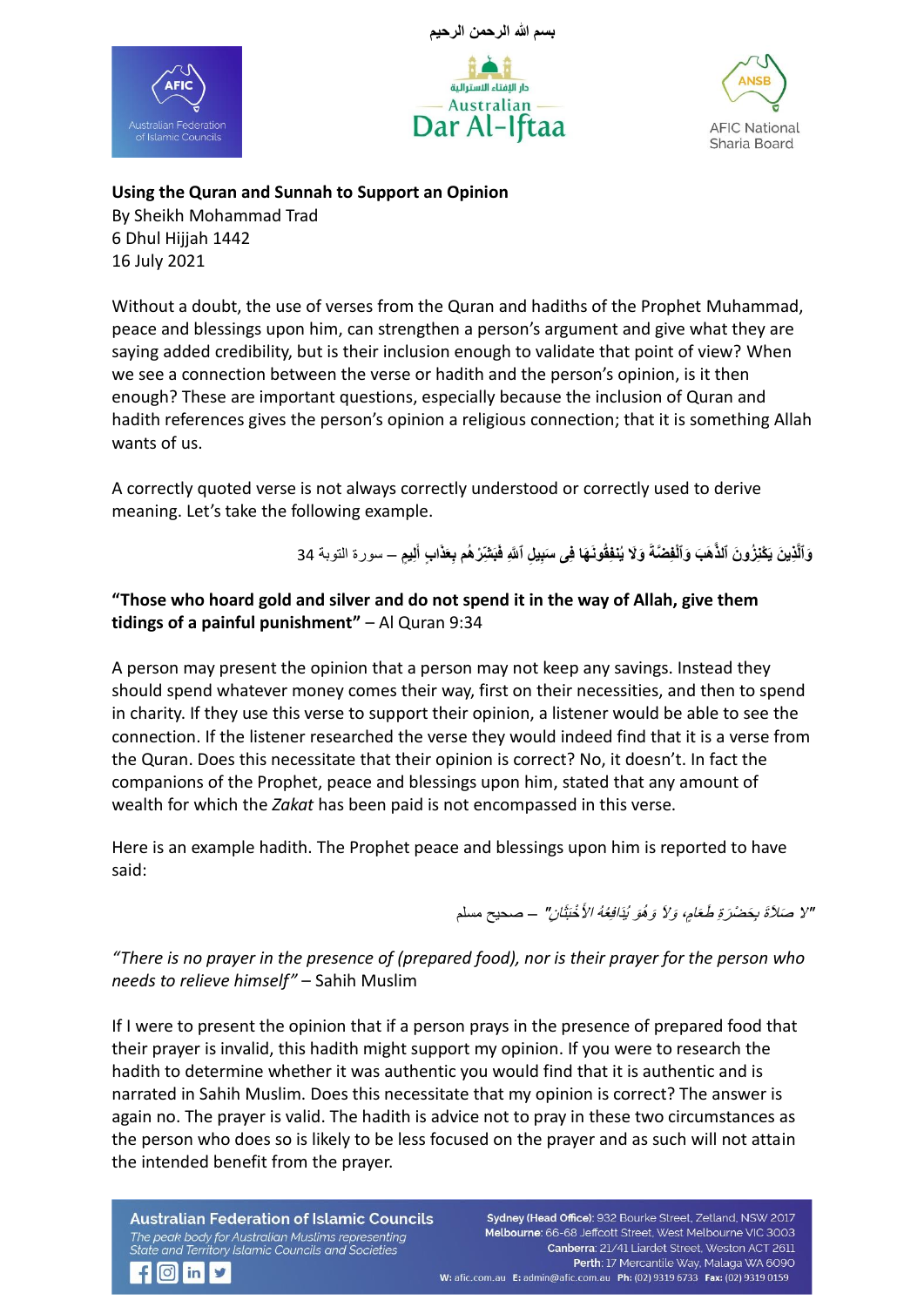





It is not difficult for a person to misuse any quote, religious or otherwise from any authority. People will do this to promote or push an agenda they may have. This can often involve sacrifices (of money, effort, time, and can even involve putting the person's life at risk), so it is of vital importance for us to be more informed on how to receive opinions, including religious opinions.

We are taught in the Quran about the wrong ways in which some people approached religious scriptures in the past. Allah presents us with these examples so that we can take heed and avoid making the same mistakes:

1. Changing the meaning:

أَفَتَطْمَعُونَ أَن يُؤْمِنُواْ لَكُمْ وَقَدْ كَانَ فَرِيقٌ مِّنْهُمْ يَسْمَعُونَ كَلَمَ ٱللَّهِ ثُمَّ يُحَرِّفُونَهُ ۗ مِنْ بَعْدِ مَا عَقَلُوهُ وَهُمْ يَعْلَمُونَ — سورة البقرة 75 **َ ٰـ "Do you expect them to be true to you, though a group of them would hear the word of Allah then knowingly corrupt it after understanding it?"** – Al Quran 2:75

> مِّنَ ٱلَّ**ٰذِينَ هَادُواْ يُحَرِّفُونَ ٱلْمَـُلِمَ عَن مَّوَاضِعِهِ ۖ ــ سورة النساء 46 ۟**

**"There are some among those who claim penitence<sup>1</sup> who displace words from their context…"** - Al Quran 4:46

2. Ignoring the message and employing wishful thinking: وَمِثْهُمْ أُمِّيُّونَ لَا يَعْلَمُونَ ٱلْكِتَـٰبَ إِلَّا أَمَانِئَ وَإِنْ هُمْ إِلَّا يَظْنُونَ ــ سورة البقرة 78 **ِ ِ َ ِ ُ**

**"And among them are the illiterate who know nothing about the Scripture except lies, and so they (wishfully) speculate."** – Al Quran 2:78

3. Falsely attributing something to Allah: فَوَيْلٌ لِلَّذِينَ يَكْتُبُونَ ٱلْكِتَـٰبَ بِأَيْدِيهِمْ ثُمَّ يَقُولُونَ هَلاًا مِنْ عِندِ ٱللَّهِ لِيَتْنْتَرُواْ بِهِ ۖ ثَمَنًا قَلِيلًا ۖ فَوَيْلٌ لَهُم مِّمَا كَتَبَتْ أَيْدِيهِمْ وَوَيْلٌ لَّهُم مِّعًا **۟ َ َ َ يَ ْك ِسبُو َن** - سورة البقرة 79

**"So woe to those who distort the Scripture with their own hands then say, "This is from Allah"—seeking a fleeting gain! So woe to them for what their hands have written, and woe to them for what they have earned."** – Al Quran 2:79

> **ِ** أَلَمْ تَرَ إِلَى ٱلَّذِينَ أُوتُواْ نَصِيبًا مِّنَ ٱلْكِتَـٰبِ يَتْنْتَرُونَ ٱلضَّلَـٰلَةَ وَيُرِيدُونَ أَن تَضِلُّواْ ٱلسَّبِيلَ – سورة النساء 44 **۟ ۟**

**"Have you not seen those who were given a portion of the Scriptures yet trade it for misguidance and wish to see you deviate from the (Right) Path?"** – Al Quran 4:44

<sup>&</sup>lt;sup>1</sup> The Arabic word "Haadu" has numerous meanings, for the context of this article, the meaning that refers to "penitence" has been chosen. We will not go into the other meanings of this word in this treatise. (Management)